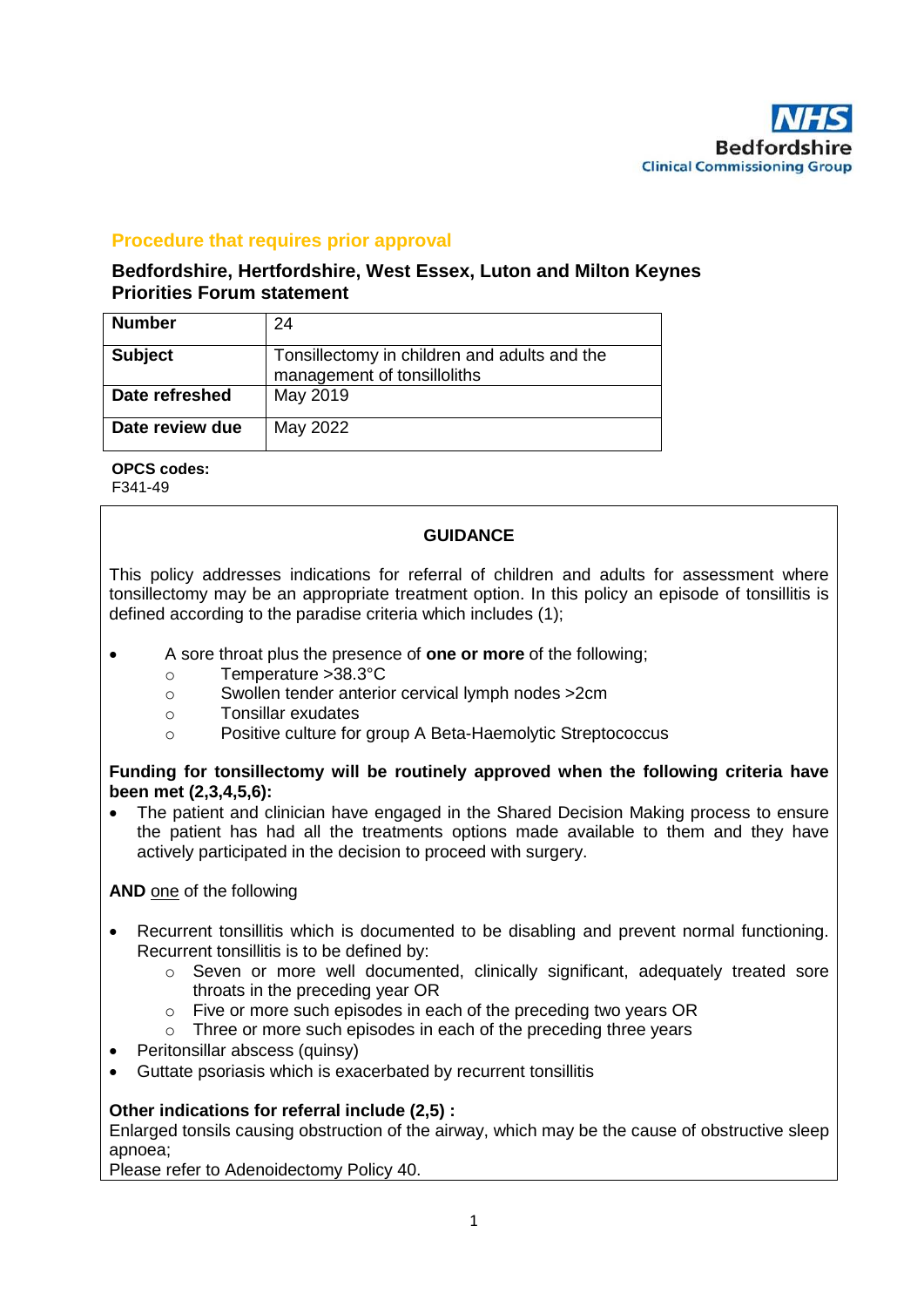

## **Additional points (3):**

- Watchful waiting is more appropriate than tonsillectomy for children with mild sore throats.
- Tonsillectomy is recommended for recurrent severe sore throats in adults
- When in doubt as to whether tonsillectomy would be beneficial, a six month period of watchful waiting is recommended prior to consideration of tonsillectomy to establish firmly the pattern of symptoms and allow the patient to consider fully the implications of an operation.

#### **Tonsilloliths (tonsil stones)**

**Tonsillectomy is not routinely commissioned for tonsilloliths. Removal of the stone under local anaesthetic in the outpatient setting may be appropriate for symptomatic patients where self- care has failed. Requests for tonsillectomy for tonsilloliths will need to be via the Individual Funding requests department.** 

Tonsilloliths (also known as tonsil stones) are concretions stemming from a reactive foreign nidus such as exfoliated epithelium cells, keratin debris, organic debris and bacteria. Tonsilloliths form in the tonsillar crypts (7). They can occur in up to 10% of the population and often form following recurrent episodes of tonsillitis. They most commonly occur in young adults and are not frequently seen in children(8). Patients with tonsilloliths may be asymptomatic or may present with halitosis (bad breath), sore throat, difficulty swallowing and the sensation of a foreign body in the throat(9). Diagnosis is usually made on clinical signs and symptoms (inspection).

#### **Management and National guidelines:**

There are no published guidelines on the management of tonsilloliths. Consensus as summaried on patient.info and Mayo clinic website describes:

Good dental hygiene helps to prevent tonsil stones. Teeth should be brushed twice a day as advised by the patient's dentist, including the spaces in between them, to stop any debris accumulating. A tongue scraper may keep the tongue clear of any bacteria which might contribute to a stone forming. Regular gargling with a mouthwash or salt water solution may also help. Smoking and alcohol should be avoided as they may make tonsilloliths more likely to build up.

Treatment is not necessarily needed if there are no symptoms. If there are symptoms, options for tonsil stone self-management include:

- Regular gargling (then spitting out) with mouthwash or a salt water solution. This may dislodge the stones.
- When stones form, the patient can remove them either by gently pressing them out with a cotton swab or the back of a tooth brush, or by washing them out with a low-pressure water irrigator. This device can be used to aim a gentle stream of water at the tonsil craters and rinse out debris that may be caught in them.